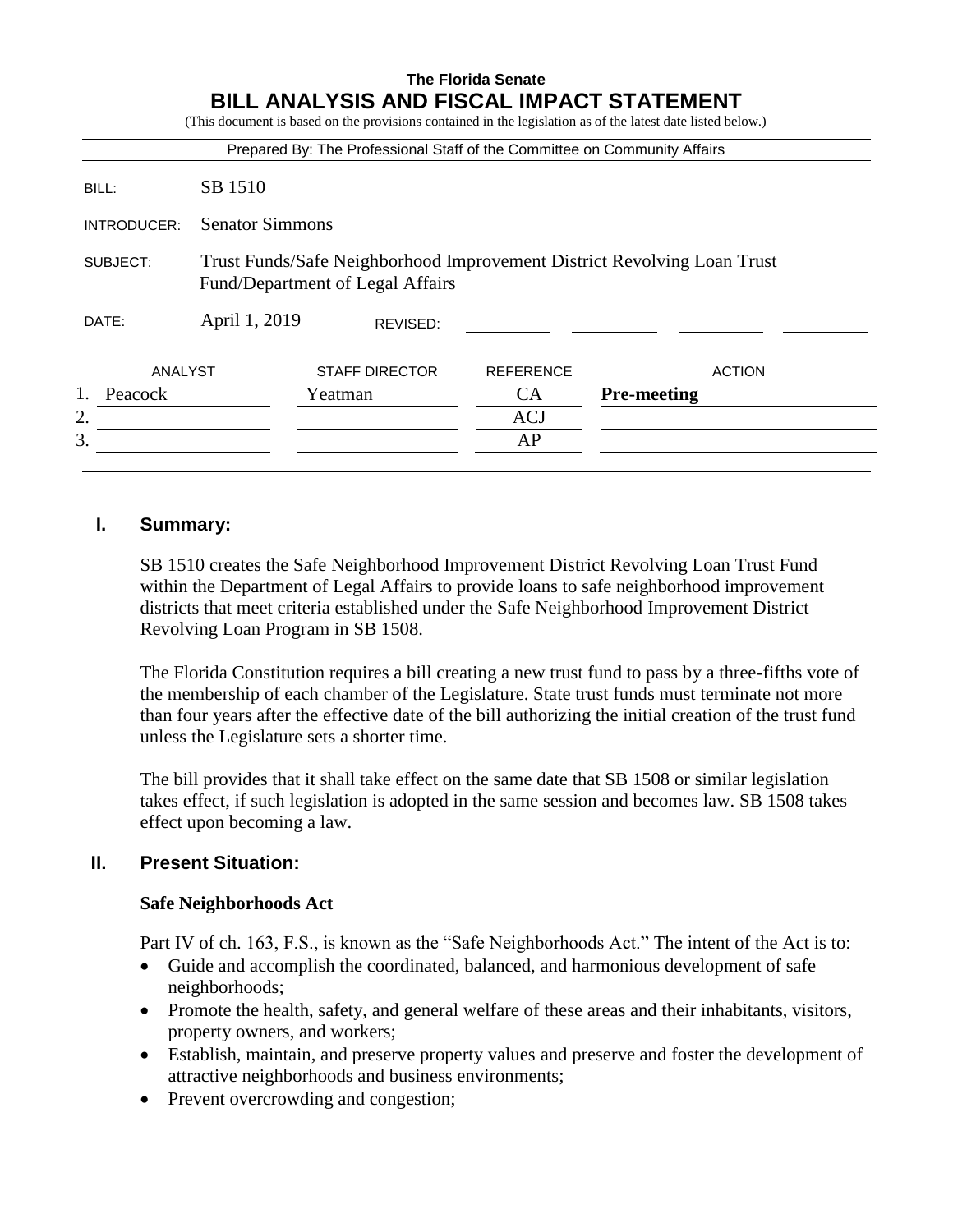- Improve or redirect traffic and provide pedestrian safety;
- Reduce crime rates and the opportunities for the commission of crime; and
- Provide improvements in neighborhoods so they are defensible against crime.<sup>1</sup>

Section 163.503(1), F.S., defines the term "safe neighborhood improvement district" (SNID) or "neighborhood improvement district" to mean:

A district located in an area in which more than 75 percent of the land is used for residential purposes, or in an area in which more than 75 percent of the land is used for commercial, office, business, or industrial purposes, excluding the land area used for public facilities, and where there is a plan to reduce crime through the implementation of crime prevention through environmental design, environmental security or defensible space techniques, or through community policing innovations.

The Safe Neighborhoods Act allows county or municipal governing bodies to create SNIDs through the adoption of a planning ordinance. Each SNID that is established is required to register within 30 days with both the Department of Economic Opportunity (DEO) and the Department of Legal Affairs (DLA) and provide the name, location, size, type of SNID, and such other information that the departments may require.<sup>2</sup> Under current law, there are four types of SNIDs:

- Local government SNIDs;
- Property owners' association SNIDs;
- Community redevelopment SNIDs; and
- Special SNIDs, which are further classified as either residential or business.<sup>3</sup>

As of March 29, 2019, there are 26 active SNIDs in the state of Florida.<sup>4</sup> Twenty-three of these are local government SNIDs; two are special residential SNIDs; and one is classified as a property owners' association SNID.

# **SB 1508 Safe Neighborhood Improvement District Revolving Loan Program**

SB 1508, which is linked to SB 1510, creates the Safe Neighborhood Improvement District Revolving Loan Program. Under the program, the DLA may provide loan guarantees, purchase loan insurance, and refinance local debt through the issuance of new loans for projects that are in the plans of a SNID. The DLA must set aside 15 percent of the amounts credited to the Safe Neighborhood Improvement District Revolving Loan Trust Fund for small SNIDs.

In order to be eligible for a loan under the program, the qualified electors of the SNID must approve the use of revolving loans by referendum.

 $\overline{a}$ 

<sup>1</sup> *See* s. 163.502(3), F.S.

<sup>&</sup>lt;sup>2</sup> Section 163.5055(1)(a), F.S.

<sup>3</sup> *See* ss. 163.506-163.512, F.S.

<sup>4</sup> Florida Department of Economic Opportunity, Division of Community Development, *Official List of Special Districts Online*, *available at* <http://specialdistrictreports.floridajobs.org/webreports/mainindex.aspx> (last visited March 29, 2019).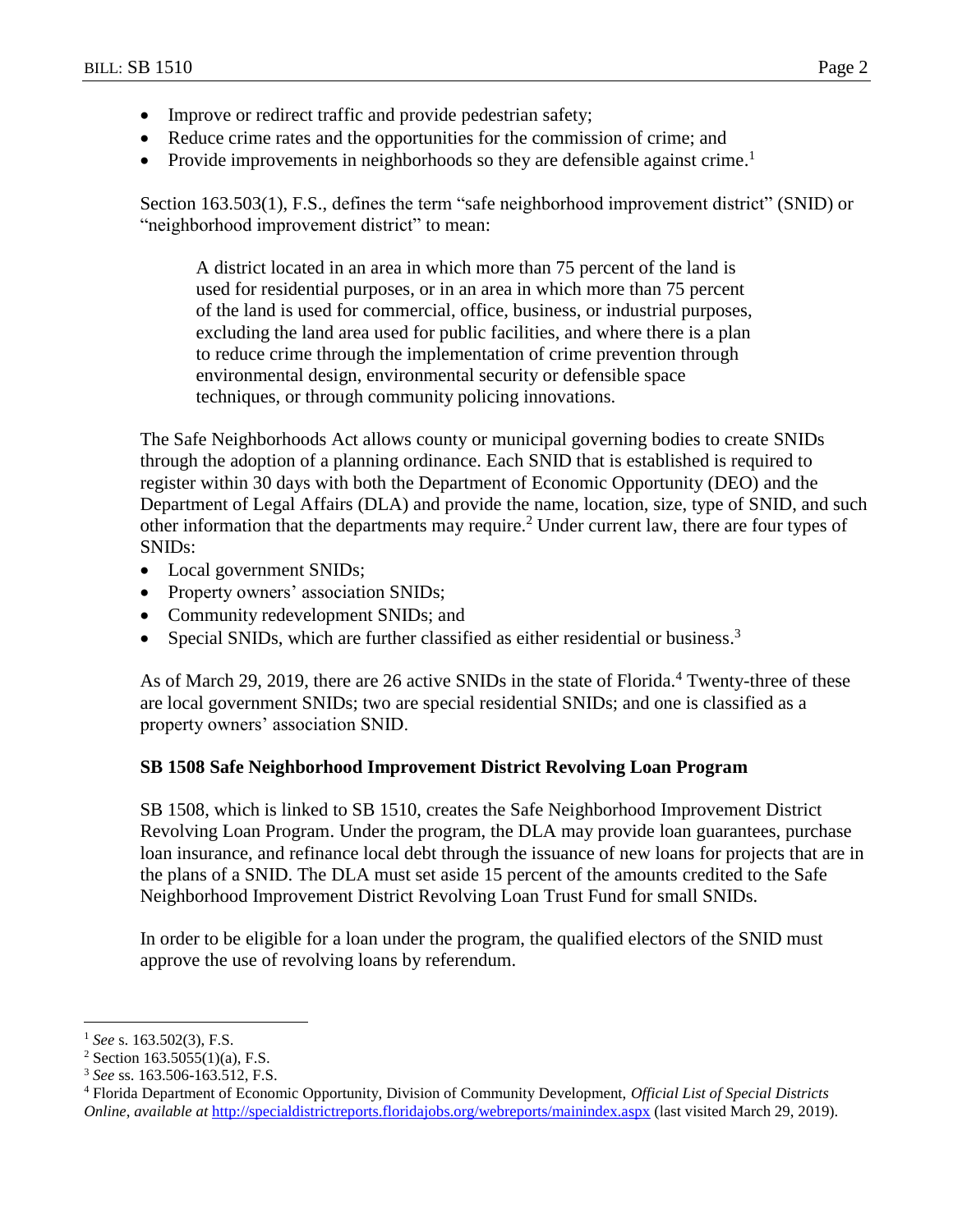The bill also provides for audits of the loan projects upon completion, the investment of unused funds, and a process by which to handle defaults of the loan projects.

The DLA must prepare a report at the end of each fiscal year which details the financial assistance provided, service fees collected, interest earned, and loans outstanding and provide the report to the appropriations committees in the Senate and the House of Representatives.

## **III. Effect of Proposed Changes:**

**Section 1** creates the Safe Neighborhood Improvement District Revolving Loan Trust Fund within the Department of Legal Affairs to provide loans to safe neighborhood improvement districts that meet the criteria established under s. 163.5161, F.S., for projects contained in crime prevention plans submitted by such districts.

Notwithstanding s. 216.301, F.S., and pursuant to s. 216.351, F.S., any balance in the trust fund at the end of any fiscal year must remain in the trust fund at the end of the year and must be available for carrying out the purposes of the trust fund.

In accordance with s.  $19(f)(2)$ , Art. III of the State Constitution, the trust fund must, unless terminated sooner, be terminated on July 1, 2023. Before its scheduled termination, the trust fund must be reviewed as provided in s. 215.3206(1) and (2), F.S.

**Section 2** provides that this act shall take effect on the same date that SB 1508 or similar legislation takes effect, if such legislation is adopted in the same legislative session or an extension thereof and becomes a law. SB 1508 takes effect upon becoming a law.

# **IV. Constitutional Issues:**

A. Municipality/County Mandates Restrictions:

None.

B. Public Records/Open Meetings Issues:

None.

C. Trust Funds Restrictions:

Article III, s. 19(f)(1) of the State Constitution requires a bill that creates or re-creates a trust fund to pass by three-fifths vote of the membership of each house of the Legislature in a separate bill for that purpose only.

D. State Tax or Fee Increases:

None.

E. Other Constitutional Issues:

None identified.